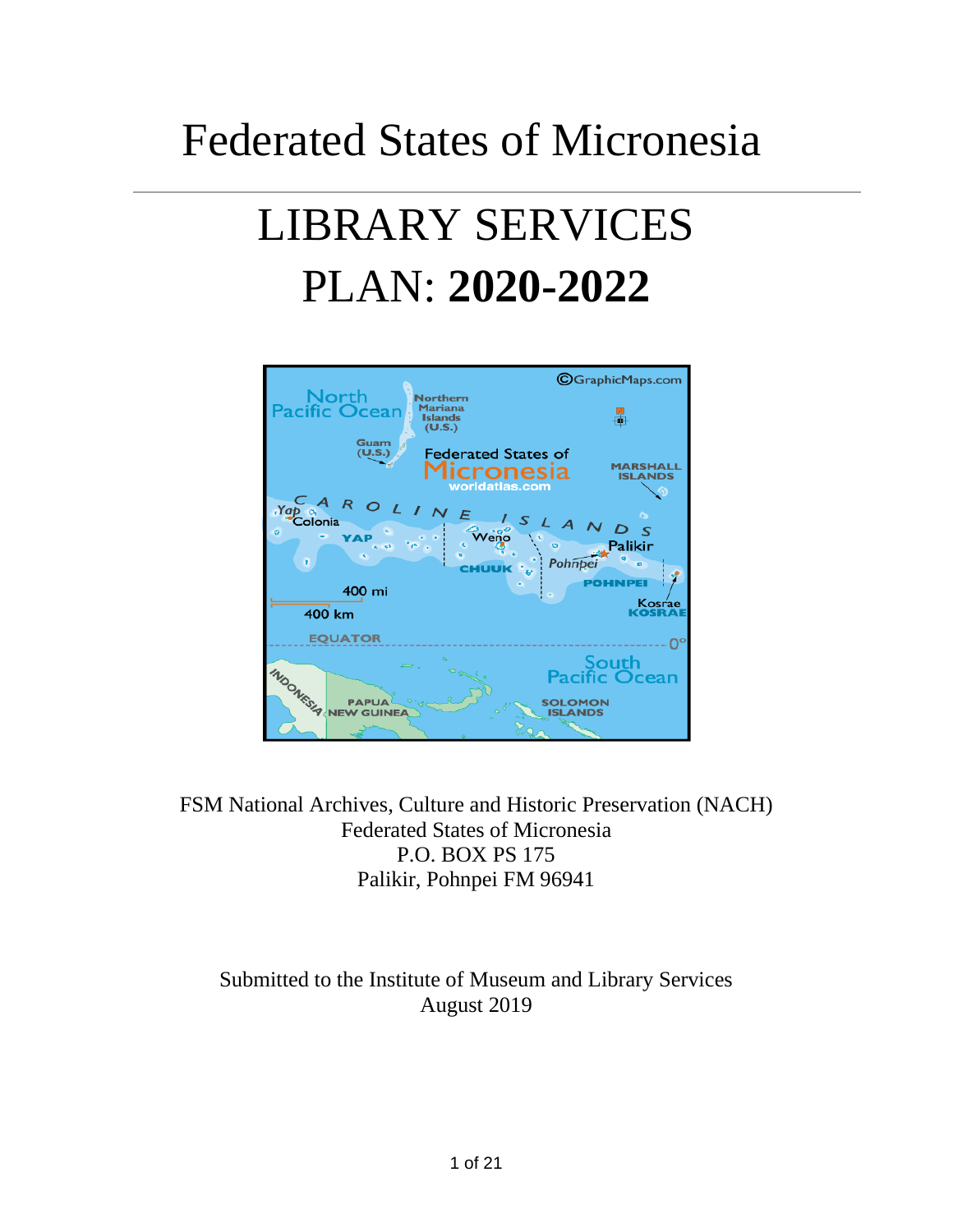#### MISSION STATEMENT

The National and State libraries, museums, and archives are centers for reading, discovering, learning, and exchanging ideas and information. These facilities are dedicated to improving access to culture, literacy, and cross-cultural understanding through public participation with these resources which fosters civic engagement and increases utilization of these facilities within the islands of the Federated States of Micronesia.

#### **OVERVIEW**

The Federated States of Micronesia (FSM) is an island-developing nation in the Western Pacific. It is aligned with the United States through a Compact of Free Association political arrangement. The FSM is composed of the States of Pohnpei, Kosrae, Chuuk, and Yap. From Yap in the west to Kosrae in the east, the FSM covers over 2,500,000 square kilometers of the central Pacific. The 111,500 citizens of the FSM are spread over its seventy-one inhabited islands, atolls and high islands. From the lush, green high islands of Pohnpei and Kosrae to the outer islands of Chuuk and Yap. On the map of the Pacific Ocean, the 607 small Micronesian islands are represented as small dots.

The States of the FSM are connected by the United Airline 737, Air Nauru and New Guinea Airlines that allow access to international destinations.

The size of the FSM can be seen in the map (see the cover page). The map shows the location of the FSM and its various islands in the Western Pacific and the extent of its sea boundaries.

The average per capita income for the nation in 1996 was \$1,657. Per capita income ranges significantly: Kosrae-\$2,074, Pohnpei-\$2,061, Yap-\$1,951, and Chuuk-\$991. Currently GDP (Gross Domestic Product) is heavily dependent on the government expenditures- expenditures largely supported by the Compact Funding provided by the United States. Compact funding from the United States is expected to decrease in 2023.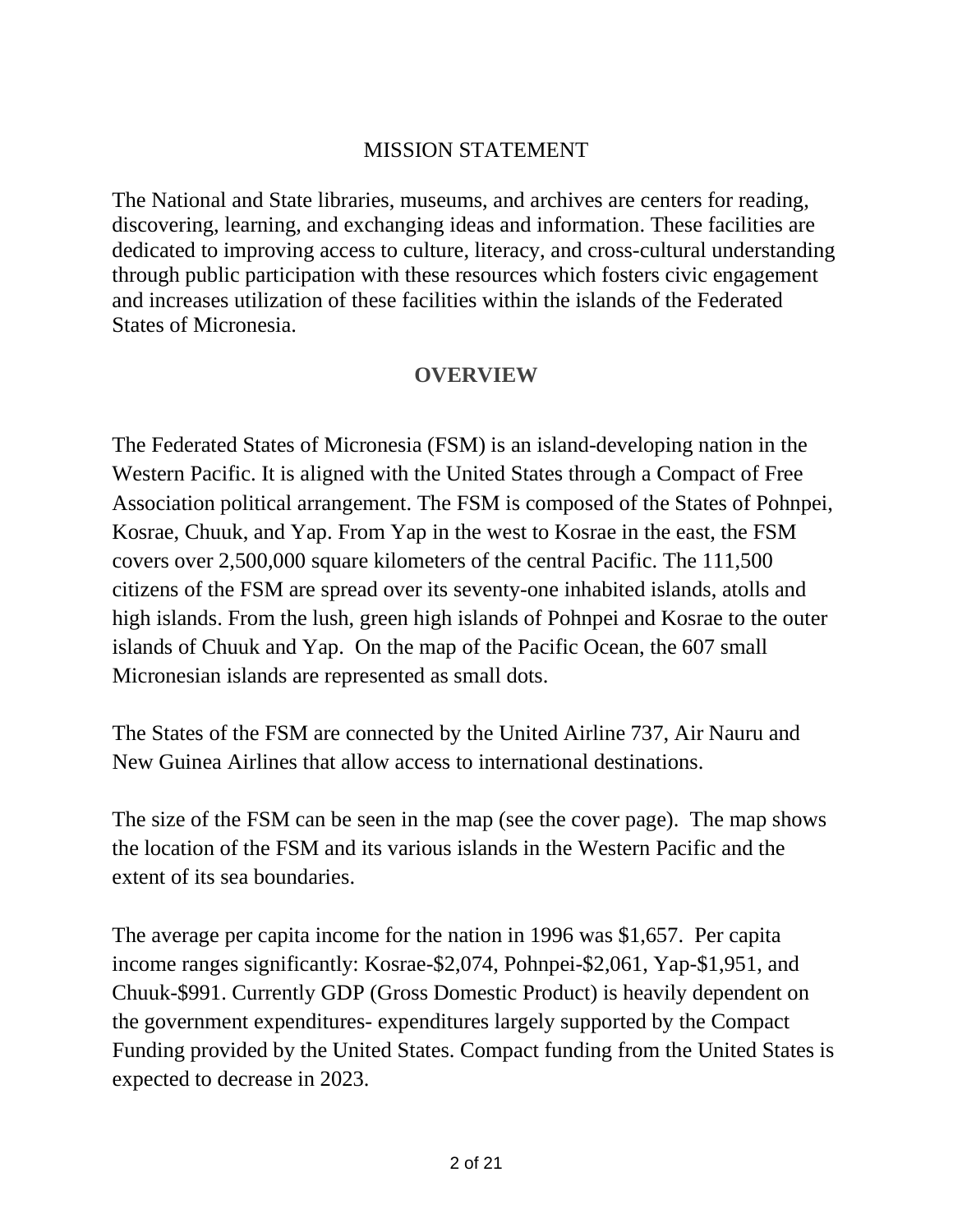The climate has a significant impact on library facilities and holdings. The FSM lies in the tropics with temperatures ranging daily from 85 to 95 degrees with humidity normally 85% or above. Rainfall ranges from 100 inches per year on atolls to 200 inches or more on the high islands of Pohnpei and Kosrae. Many schools and dwellings are also near the ocean with a high salt content in the cooling sea breezes and trade winds.

Electrical services are mainly centered or near the State centers.

#### **DEVELOPMENT OF THE FSM LIBRARY SERVICES PLAN**

The current FSM library Services Plan was developed to meet the requirements of the Library Service and Technology Act (LSTA) and to address basic needs for libraries and linkages between libraries, museums, and archives. The FSM NACH is now designated as the contact point for the LSTA program in the FSM.

As the FSM is spread over such wide ocean area and programs and services are delivered at the state level while the national government works to improve cooperation and collaboration across the FSM and the regional and international communities. In our second five year plan a nationwide Writing Session to include broad participation from public and schools libraries, museums and archives in the FSM was deemed the most appropriate means for development of this Library Services Plan.

The writing group for this five year plan included:

| <b>Rufino Mauricio</b>        |
|-------------------------------|
| <b>Augustine Kohler</b>       |
| <b>Betty William</b>          |
| Shirlynn Abraham              |
| Aira Damian & DeShawn Gilmete |

Director of NACH National Historic Preservation Officer Microfilm Evaluator (Scanning) Secretary **Student Assistants**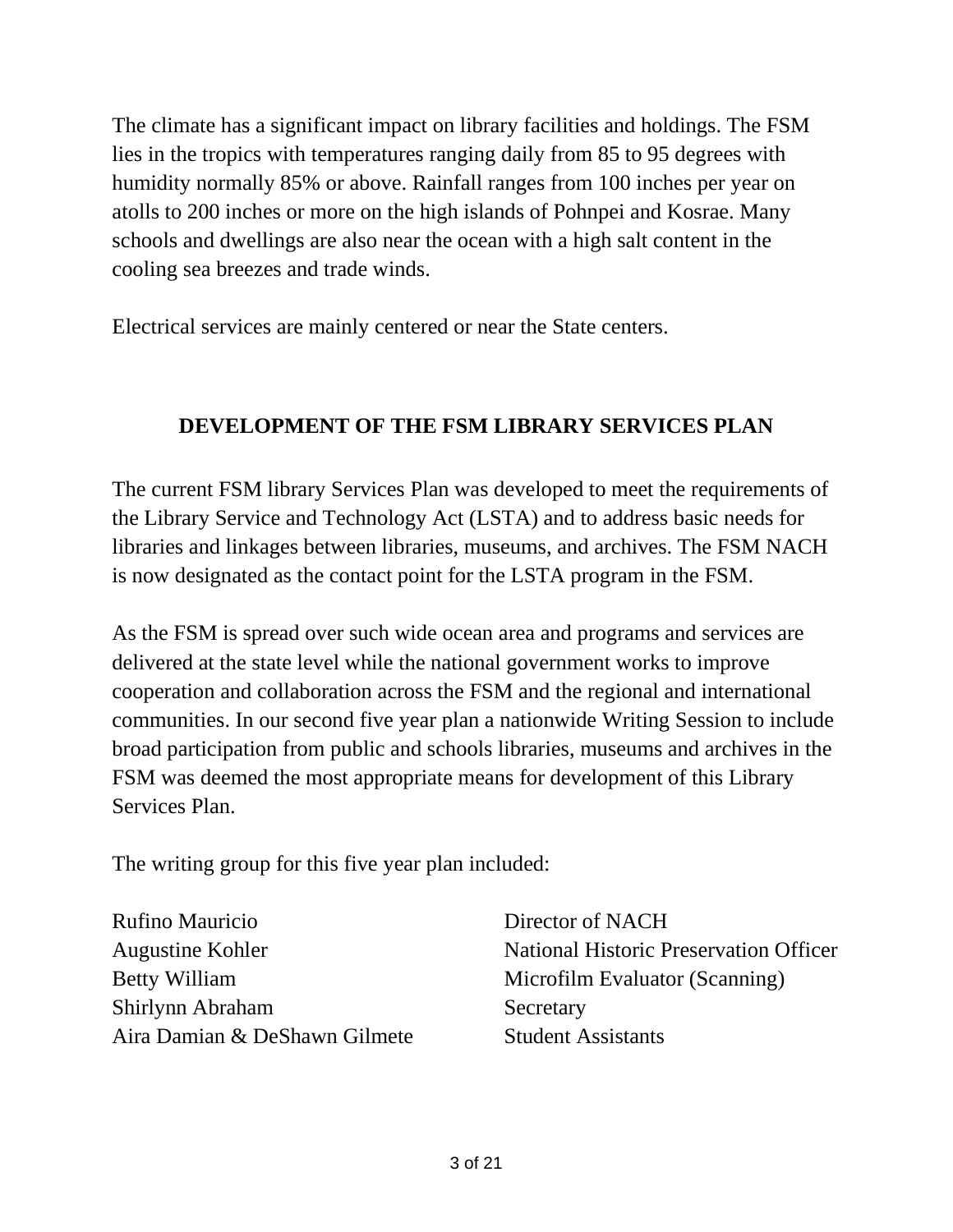The Writing Session was held during the week of May 24-31, 2018 at the National Archives Culture and Historic Preservation Office, National Government.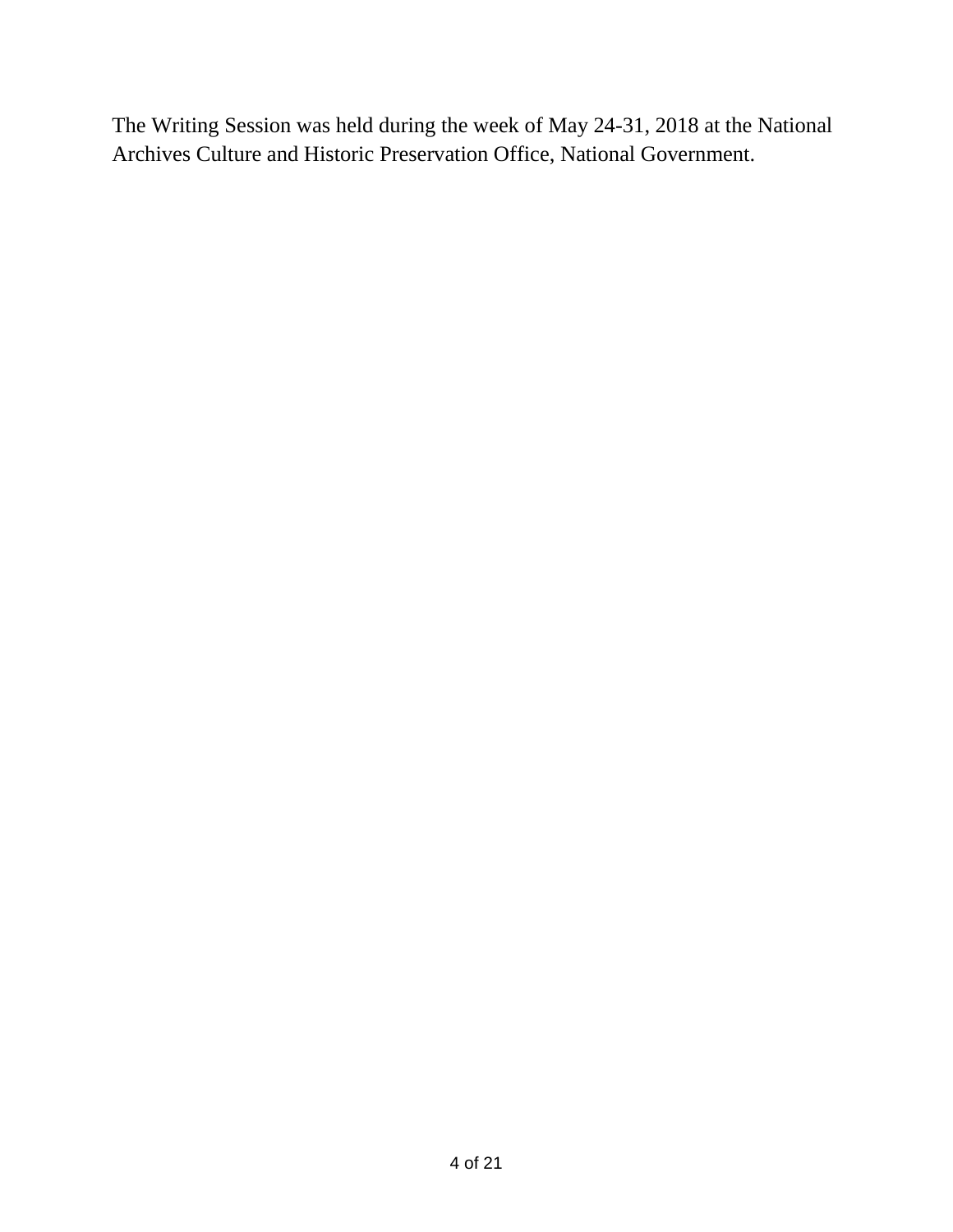#### **LIBRARIES IN THE FEDERATED STATES OF MICRONESIA**

#### **Public Libraries**

Pohnpei Public Library continues to enhance and expand its services. The Reading Hut and Playground project, a literacy program for young children and mothers was established. Outreach to school library staff is ongoing. Through IMLS (Institute of Museums and Library Services) grants, Pohnpei Public Library offers 10 computers for patrons including Internet access. Computers and Internet access for students and the public are available along with CD-ROM encyclopedia reference resources.

In Kosrae, the Rose Mackwelung Memorial Library continues to serve the combined needs for the public, Kosrae High School and the Kosrae Campus extension of the College of Micronesia-FSM. Computers and Internet access for students and the public are available along with CD-ROM encyclopedia reference resources. Donations of books from the US mainland also added to the collection. As part of the COM-FSM campus system, the Kosrae library was provided computers and internet access.

Chuuk, the largest state with approximately 50% of the FSM population does not have public library facility. In 2001, the Chuuk High School Library designated as the interim public library in 2001 and opened its doors to the general public. A task force was established by the Governor of Chuuk to plan for the creation of the public library system. Book donations continue to arrive from Guam.

Chuuk children's library was established 2014 and closed its doors 2 years ago. Chuuk women's council has agreed to build a public library.

Museums and Archives Conference bringing additional awareness and focus on the needs for library, archives, and museum in Chuuk.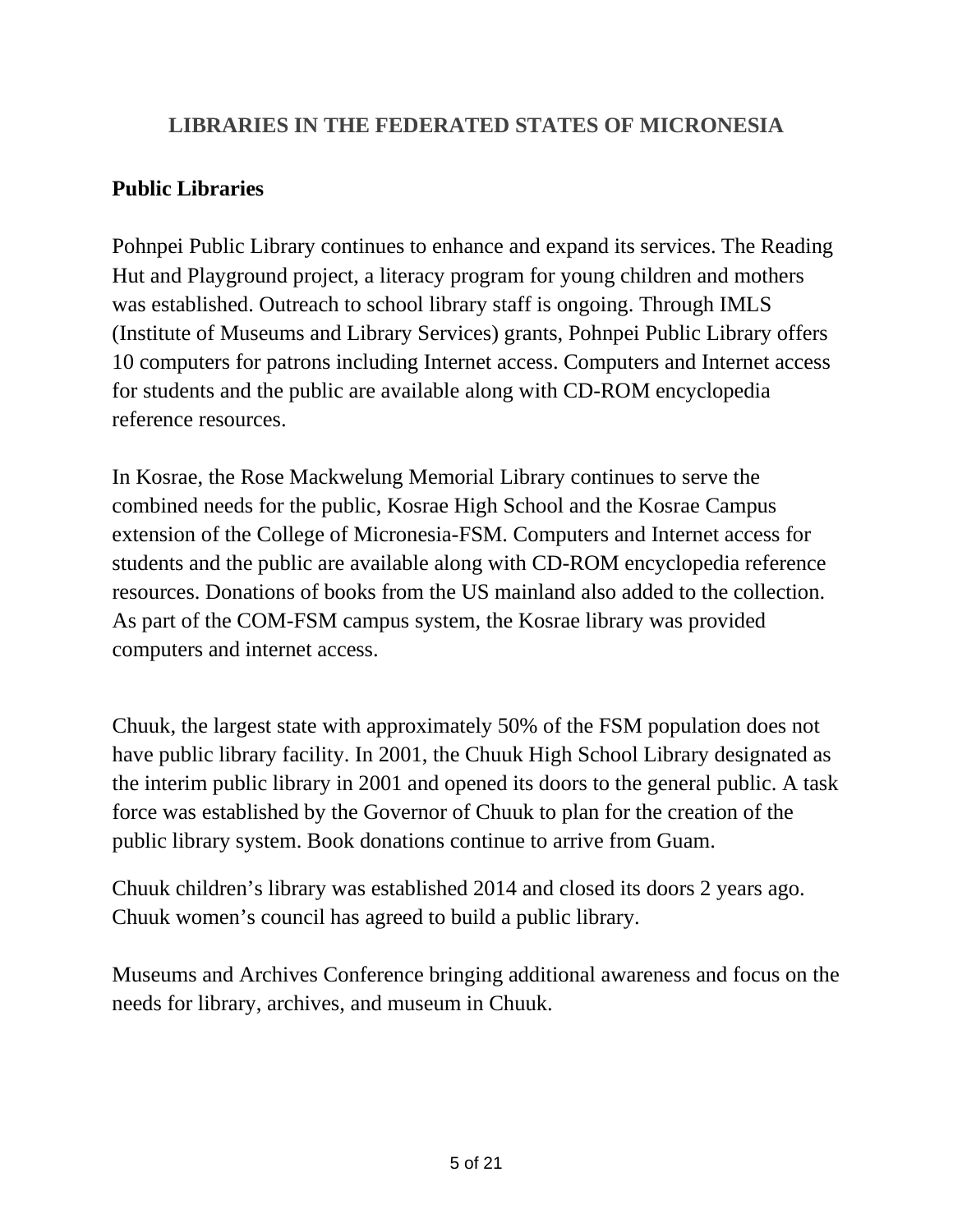Yap public library, by far the smallest of the public libraries, will burst at the seams of its walls soon as it also, through grants as received 10 computers for patron use.

Generally, the libraries have limited ability to increase holding and to provide linkages to electronic information sources. Libraries are located in State centers and have limited or no ability to extend service to remote areas or outer islands.

#### **School Libraries**

The education leaders are aware of the need for school libraries to support instructional programs and especially for improving reading skills. Since 1999, the limited numbers of school libraries in operation have been steadily increase.

| Schools | <b>Elementary Schools</b><br>(libraries per school) | <b>High Schools (libraries)</b><br>per school)  |
|---------|-----------------------------------------------------|-------------------------------------------------|
| Pohnpei | $12/30$ (12 libraries out of<br>30 schools)         | 5/5 (all the high schools<br>have libraries)    |
| Chuuk   | $2/74$ (2 libraries out of 74<br>schools)           | $3/15$ (3 libraries out of 15<br>high schools)  |
| Yap     | $11/29$ (11 libraries out of<br>29 schools)         | 3/3 (all high schools have<br>library)          |
| Kosrae  | 6/6 (all elementary<br>schools have libraries)      | $1/1$ (one high school and<br>it has a library) |

Below are the numbers of libraries in the elementary and high schools in the four FSM States

The US Peace Corps has an assistance program for the development of school libraries, but in general trained school personnel are not available for set up and operation of libraries, nor are regular teaching staff trained in the used of libraries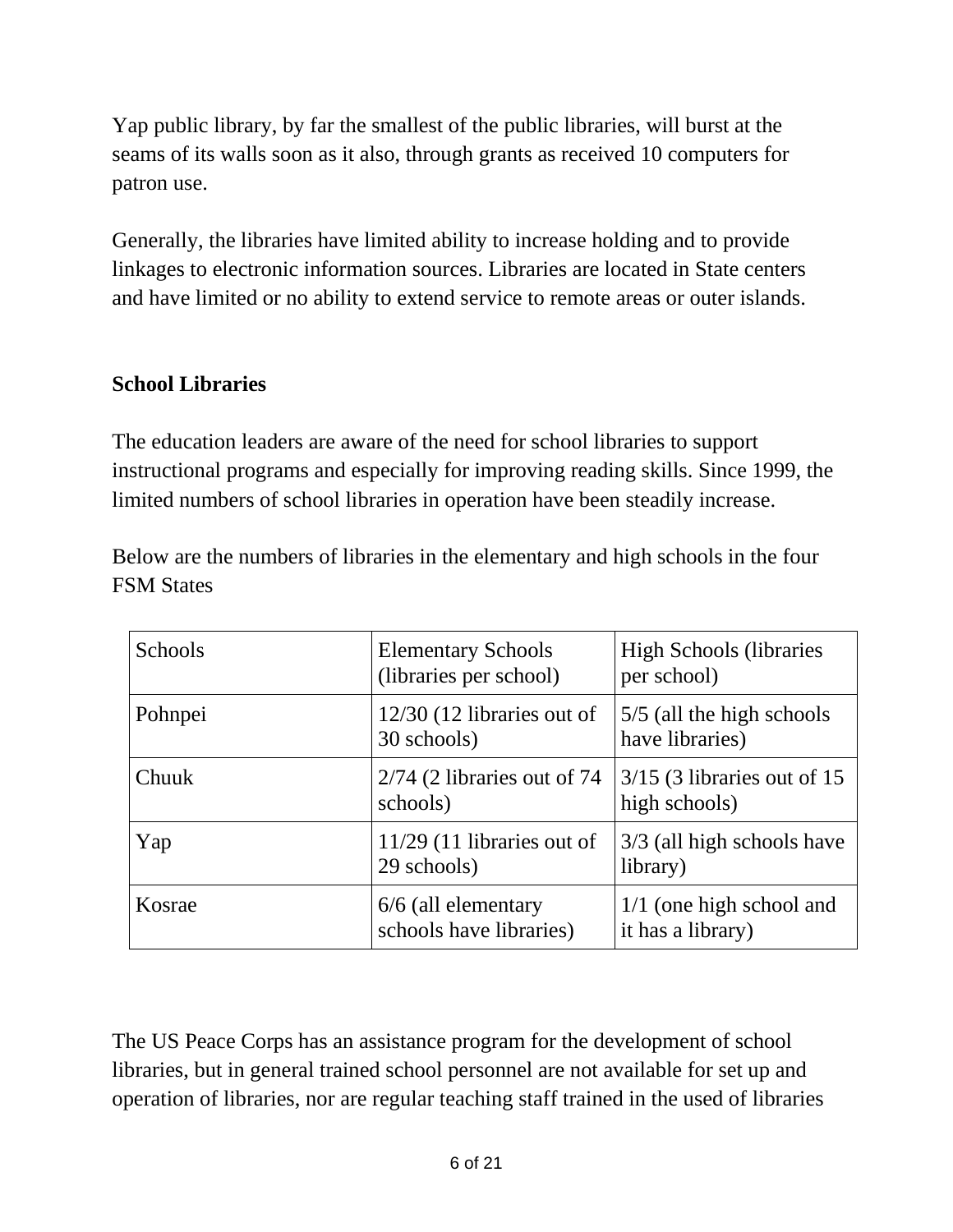to support instructional programs. Approximately 50% of schools are on the outer or remote islands in the FSM and could provide service to those communities.

#### **Academic and Research Libraries**

The College of Micronesia-FSM is the only institute of Higher Education in the FSM. It is primarily a liberal arts college and provides AA/AS degrees and is accredited by the Western Association of Schools and Colleges. The main campus is located in Palikir, Pohnpei with branch campuses located in each State (including a branch in Kolonia, Pohnpei). A Learning Resource Center (LRC) is located on the main campus with branch libraries at each state campus. A specific Collection is located in the LRC.

Research libraries are found at the Micronesian Seminar (moved to Xavier High School). The Micronesian Seminar is recognized for its collection on the history, cultures, and government of Micronesia. The Micronesian Seminar has increased access to their holdings through a website. NACH has a substantial collection of scanned national government documents and a relatively large collection of VHS tapes converted into DVD's.

#### **Other Libraries**

Numerous states and national government departments and agencies have collections of materials loosely called libraries, but few organizations have organized system and permanent staff charged with operation of the libraries, exceptions are the libraries for the FSM Congress and Supreme Court. The materials in these collections represent a substantial source of information on issues of importance to the development of the Nation.

#### **Archives and Museums**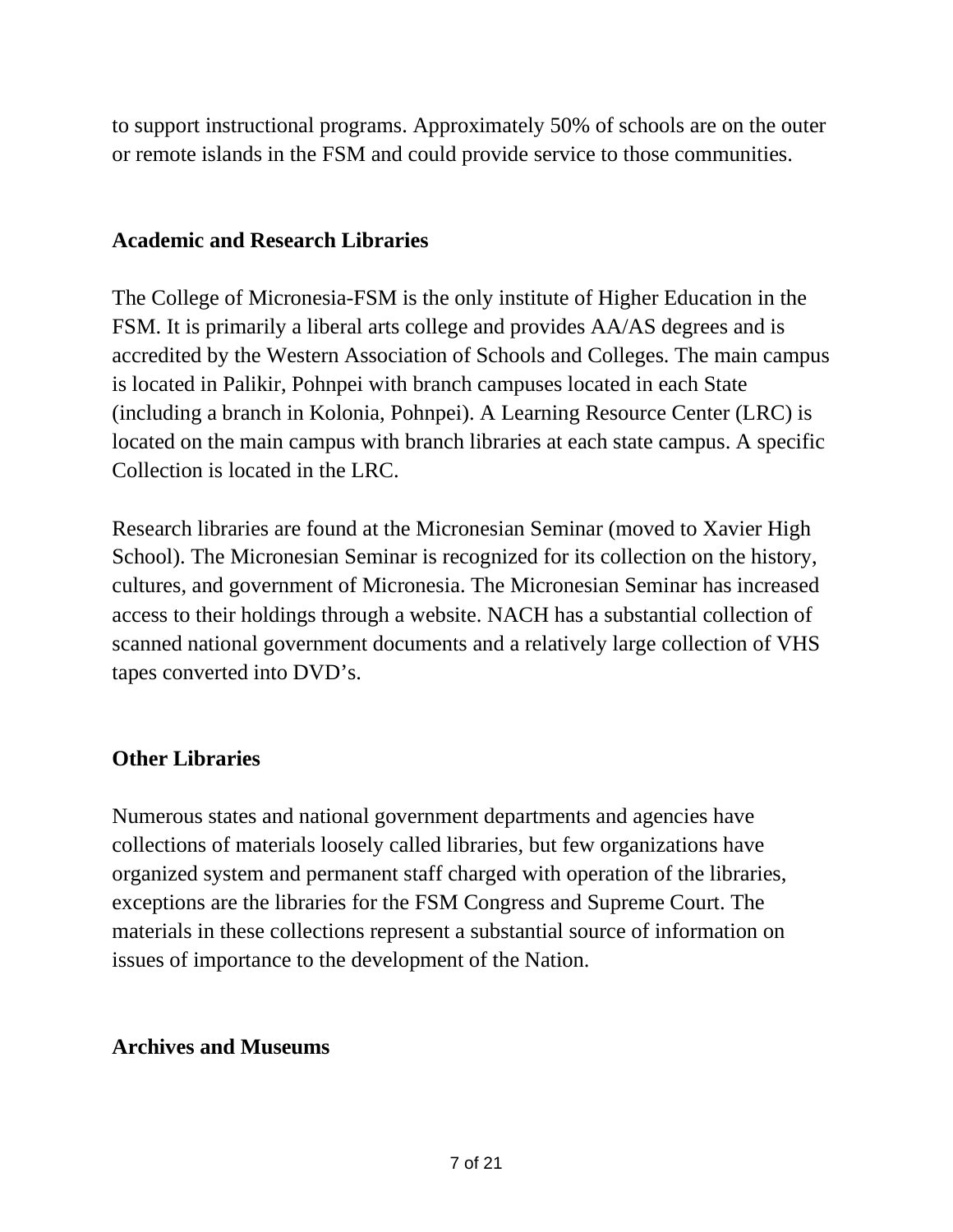Archives and museums are also evolving. Archives are primarily seen as a government function with a National Archives in Palikir, although national legislation has designated the College as the National Archives. The FSMNACH holds microfilm reels of document pertaining to Micronesia from the German Administration and the Trust Territory. Presently all the national government documents have been digitized.

Except for Pohnpei State, small museums and display areas are found as extension of the Historic Preservation Programs that exist in each FSM State with funding assistance from U.S. Federal Programs like IMLS (Institute of Museum and Library Services).

#### **GOALS**

For this 5 year plan, the FSM established 4 major goals to pursue in the next five years.

**Goal 1: Enhance Information Access.**

**Goal 2: Expand services for learning.**

**Goal 3: Expand the Summer Reading Program.**

**Goal 4**: **Provide library training, professional development, and recruitment.**

#### **PRIORITISED GOALS AND ACTIVITIES**

**Goal 1: Enhance Information Access. Goal 1 intent: Improve users' ability to obtain and/or use information resources.**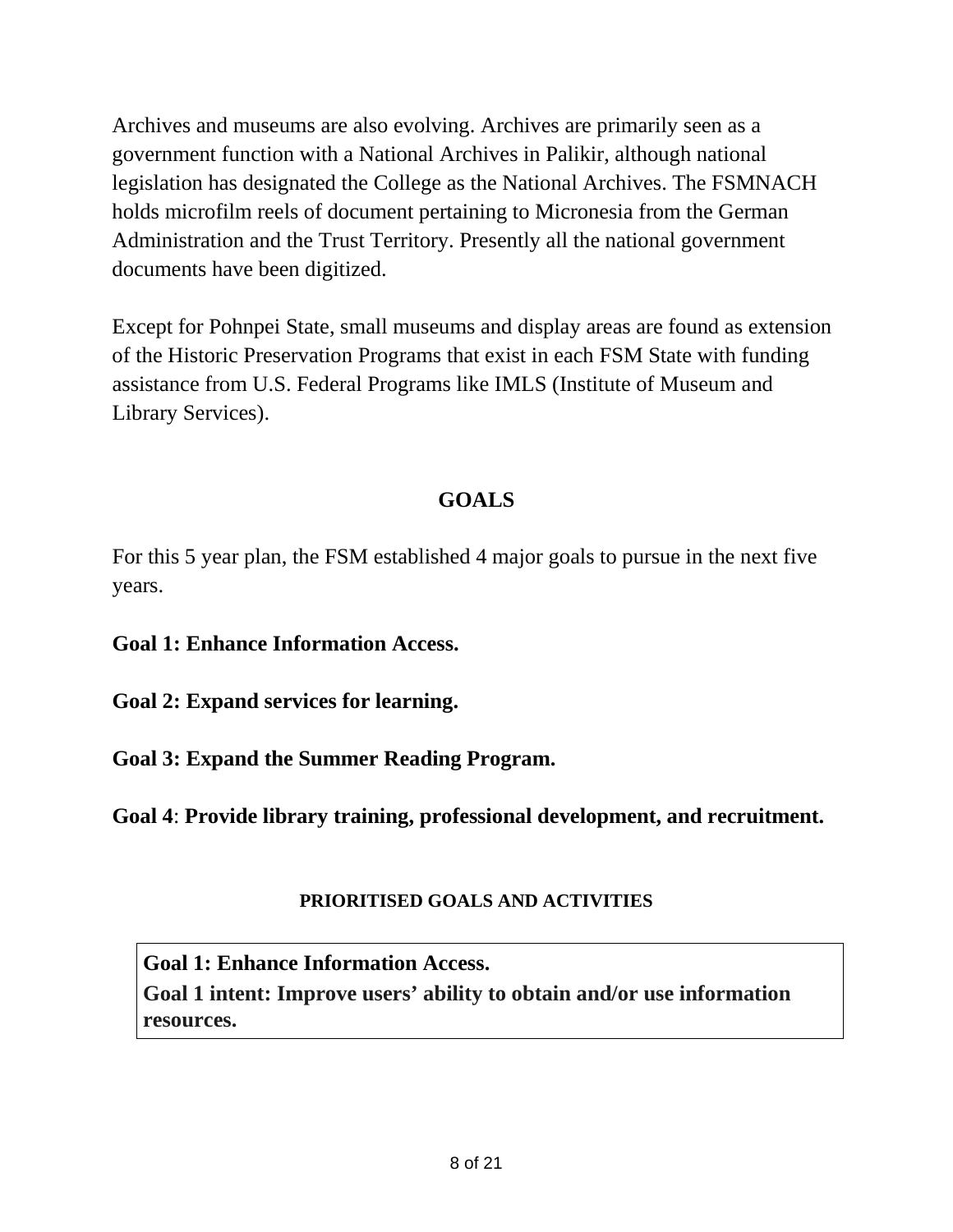ACTIVITY 1: Conduct an inventory of electronic hardware and software in each of the FSM States Museums, Archives, and Libraries, to determine the capability of these institutions' ability to benefit from electronic linkages.

- a) OUTPUTS: Four trips (one to each of the four States) every year.
- b) OUTPUTS: Conduct two consultation meetings and two inventory activities with the appropriate institutions to determine their capabilities of electronic communications.
- c) OUTPUTS: Conduct four trainings each year on the use of electronic hardware and software.

ACTIVITY 2: Establish or enhance electronic and other linkages and improved coordination among and between libraries and entities, as described in 20 U.S.C. § 9134(b)(6), for the purpose of improving the quality of and access to library and information services.

OUTPUTS: Hire one curator to review the small museum collections and recommend how to link museum collections to the union catalog.

ACTIVITY 3: Share information on websites, email, teleconference, and other appropriate communication devices.

- a) OUTPUTS: Provide four trainings a year on how to share museum, archives, and library information online.
- b) OUTPUTS: Obtain one Information Technology Specialist by the year 2020.
- c) OUTPUTS: Conduct one yearly review visit to each state.

ACTIVITY 4**:** Prepare and write up and polish guidelines and standards for establishment and enhancement of electronic linkages between libraries, archives, and museums in the FSM, and work with outside information sources for program designs and evaluation procedure. (2020-2022). The electronic linkages are already establish, but guidelines and standards are yet to be worked on.

a) OUTPUTS: Write and disseminate one intern guideline booklet by 2020.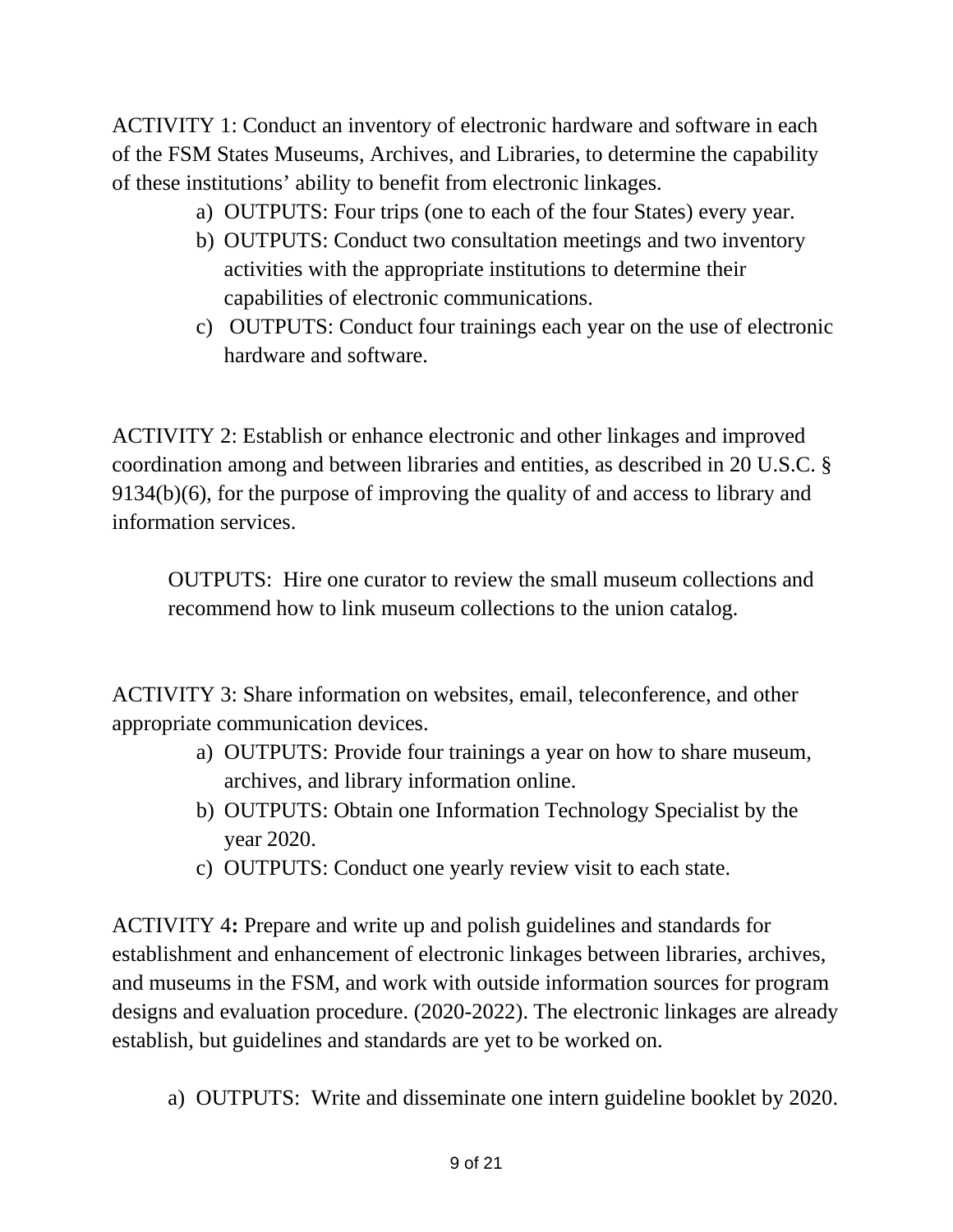- b) OUTPUTS: Review and revised each booklet each year from 2020- 2022.
- c) OUTPUTS: One consultation meeting in 2020 with librarians, archivists, and museum staff to determine what is to be standardized
- d) OUTPUTS: One workshop with the above group to complete and disseminate the standards.

ACTIVITY 5**:** Update of resource available in the FSM for enhancement and training of electronic linkages for libraries, archives, and museums (2020-2022).

a) OUTPUTS: Requests the Information Technology Specialist from the National Education Department to conduct training on electronic linkages each year.

ACTIVITY 6: Continue to support programs for digitization of materials related to history, government, traditions, language and cultures of the FSM (2020-2022).

- a) OUTPUTS: Hire two more COM-FSM students to each year assist the archiving unit in scanning the government documents and others information.
- b) OUTPUTS: Continue to scan 20,000 government documents each year.

ACTIVITY 7**: P**urchase software and provide training for technical and clerical personnel to keep union catalog updated and running in the FSM (2020-2022).

- a) OUTPUTS: 1 funding request submitted to IMLS each year.
- b) OUTPUTS: 2 funding requests submitted to the FSM Congress each year.
- c) OUTPUTS: 1 funding request submitted to the U.S. Embassy each year.

ACTIVITY 8: Request that National and State government establish/hire record keeping managers. Find the funding to keep these record managers on long-term status employment (2020-2022).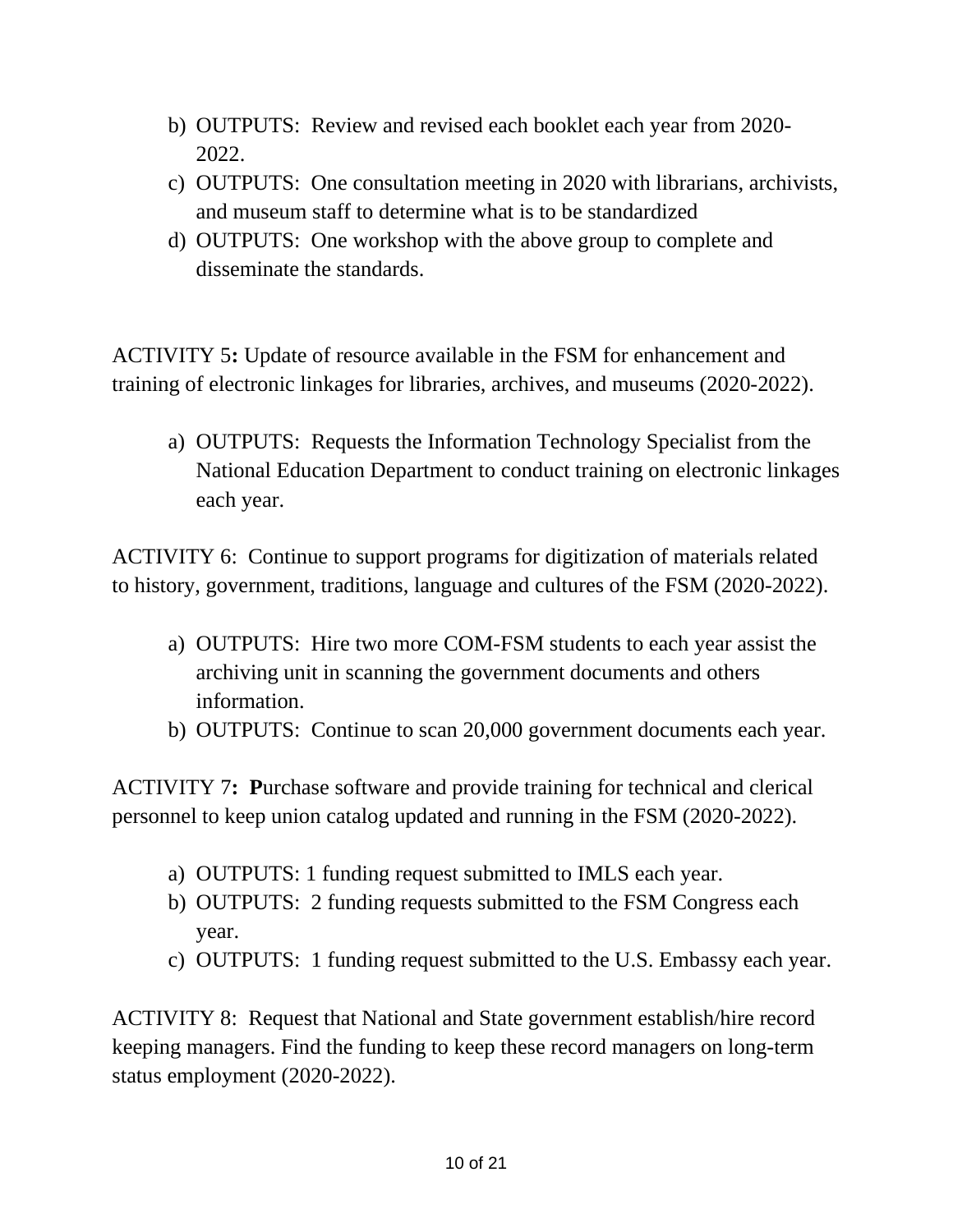- a) OUTPUTS: 1 request each year to the College of Micronesia-FSM for two work study students to assist as record managers in Pohnpei and the National Government.
- b) OUTPUTS: 1 funding request to IMLS each year.
- a) OUTPUTS: 1 funding request to the FSM Congress each year.

ACTIVITY 9**:** Continue supporting programs for training in using electronic linkages (2020-2022).

- a) OUTPUTS: 2 requests each year to IMLS for training in use of electronic linkages in library, museum and archives.
- b) OUTPUTS: Attend 1 PIALA and 1 PARBICA conferences each year and participate in workshops on use of electronic linkages in museum, library and archives.

ACTIVITY 10**:** Request FSM Telecommunications Corporation to consider group rates and discounts for schools, libraries, archives, museums, for internet access. Work with FSM Telecom for "educational/library" pricing package. Continue efforts to bring public library, secondary school libraries, and institution of Higher Education into Union catalog.

ACTIVITY 11: Continue to support programs to sustain electronic linkages such as computer hardware, software, and Internet access fees for libraries, archives, and museums in the FSM (2020-2022).

ACTIVITY12**:** Hire a computer/ software technician/programmer on a full-time basis to upkeep all computer hardware, software, and other computer related issues. Make one-year budget for two positions. Make a five year budget for two positions and then come up with budgeting plans for the future. IMLS funded; 2-3 years; build capacity by training technical assistants for sustainability.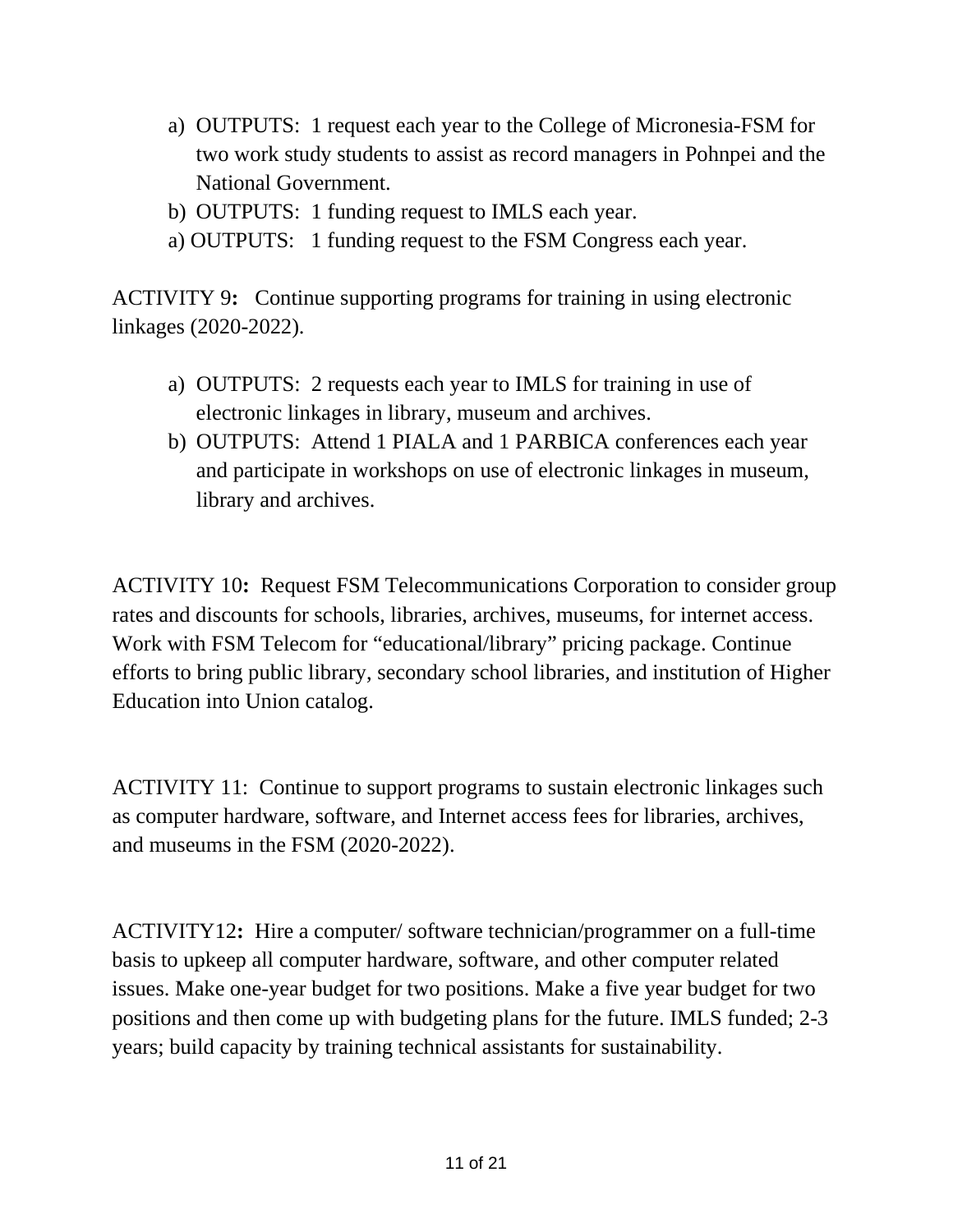ACTIVITY 1**:** Expand services for learning and access to information and educational resources in a variety of formats (including new and emerging technology), in all types of libraries, for individuals of all ages in order to support such individuals' needs for education, lifelong learning, workforce development, economic and business development, health information, critical thinking skills, digital literacy skills, and financial literacy and other types of literacy skills.

OUTPUTS: One consultation meeting each year with education leaders to plan for the development integrated curriculum on the use of libraries, museums, and archives.

OUTPUTS: Two workshops each year with Curriculum Specialists on how to develop relevant integrated curriculum and use of libraries, museums, and archives to find relevant information.

OUTPUTS: One monitoring trip each year to review the effectiveness of the relevant curriculum item.

ACTIVITY 2: Continue to promote enhancement of libraries, archives, museums by inclusion of first language materials, oral histories, video programs from the Micronesian Seminar, State Historic Preservation Offices, and other sources on the history, culture and traditions of Micronesia, increased access to electronic sources of history of information, and as a place of lifelong learning (2020-2022).

- a) OUTPUTS: Quarterly requests each year to the community oral historians to tell oral history narratives to the elementary and high school students.
- b) OUTPUTS: High school teachers will write 3 story books in vernacular each year to be used in classrooms.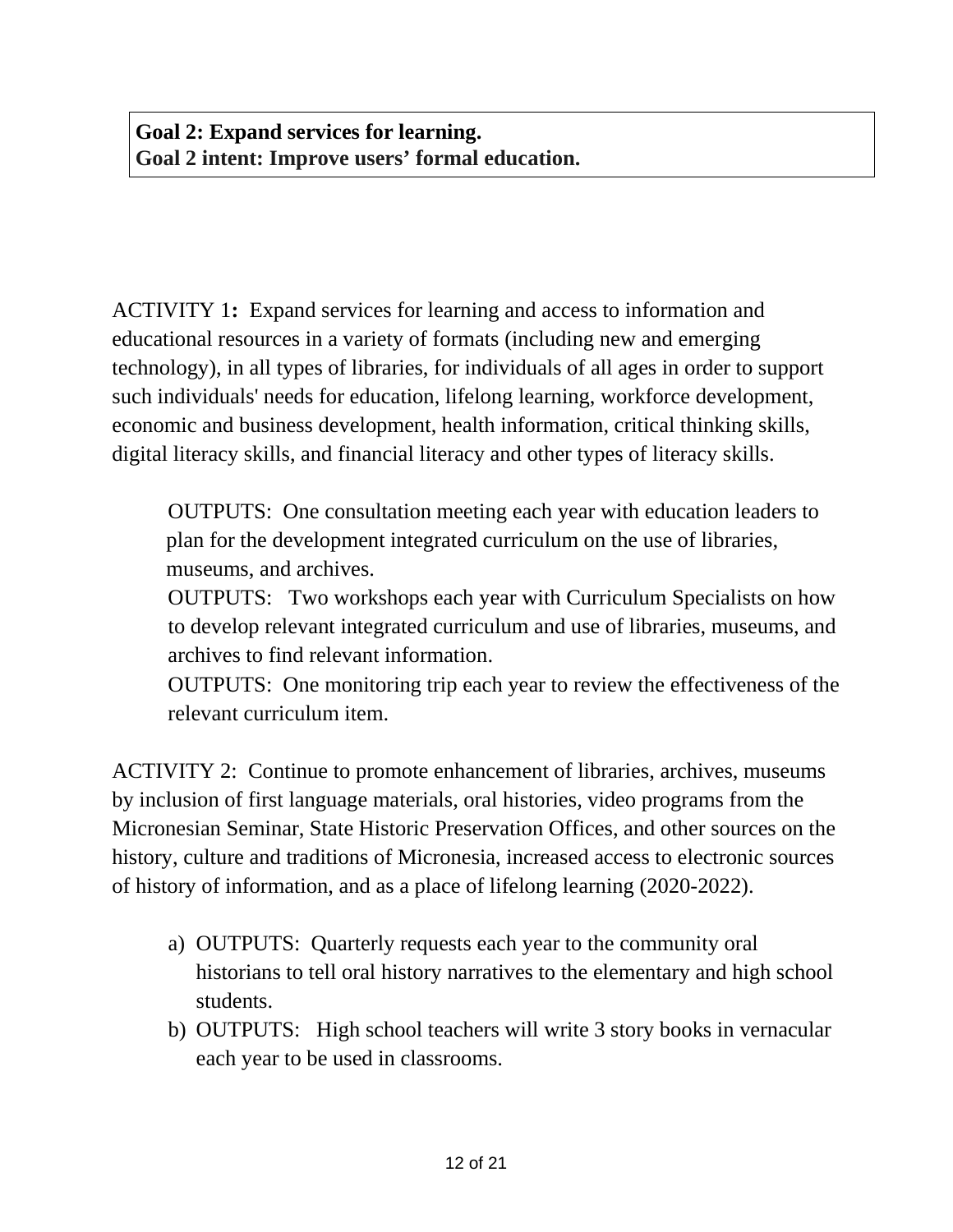ACTIVITY 3**:** Continue to enhance outreach programs and providing alternate and providing programs on information literacy (2020-2022).

- a) OUTPUTS: One request each year to the state's education departments to request Sector grant funds for assessing condition of school libraries, museums and archives.
- b) OUTPUTS: One request each to the National Government to donate unused computers to the schools in the remote areas.

ACTIVITY 4: Establish and enhance libraries, archives and museums on the outer islands of Pohnpei, Chuuk and Yap where inhabitants generally have no access to libraries and information sources. A mechanism needs to be established to provide access to information resources for the public. Existing public and school library facilities often lack adequate staffing needed to meet the needs of the community. Existing public and school libraries also need to improve their facilities and services delivery to meet the needs of disabled individuals and other special populations.

**Goal 3: Expand the Summer Reading Program. Goal 3 intent: Improve users' general knowledge and skills.**

ACTIVITY 1: Expand services for learning and access to information and educational resources in a variety of formats (including new and emerging technology), in all types of libraries, for individuals of all ages in order to support such individuals' needs for education, lifelong learning, workforce development, economic and business development, health information, critical thinking skills, digital literacy skills, and financial literacy and other types of literacy skills.

a) OUTPUTS: Five consultations with the staff of States public libraries.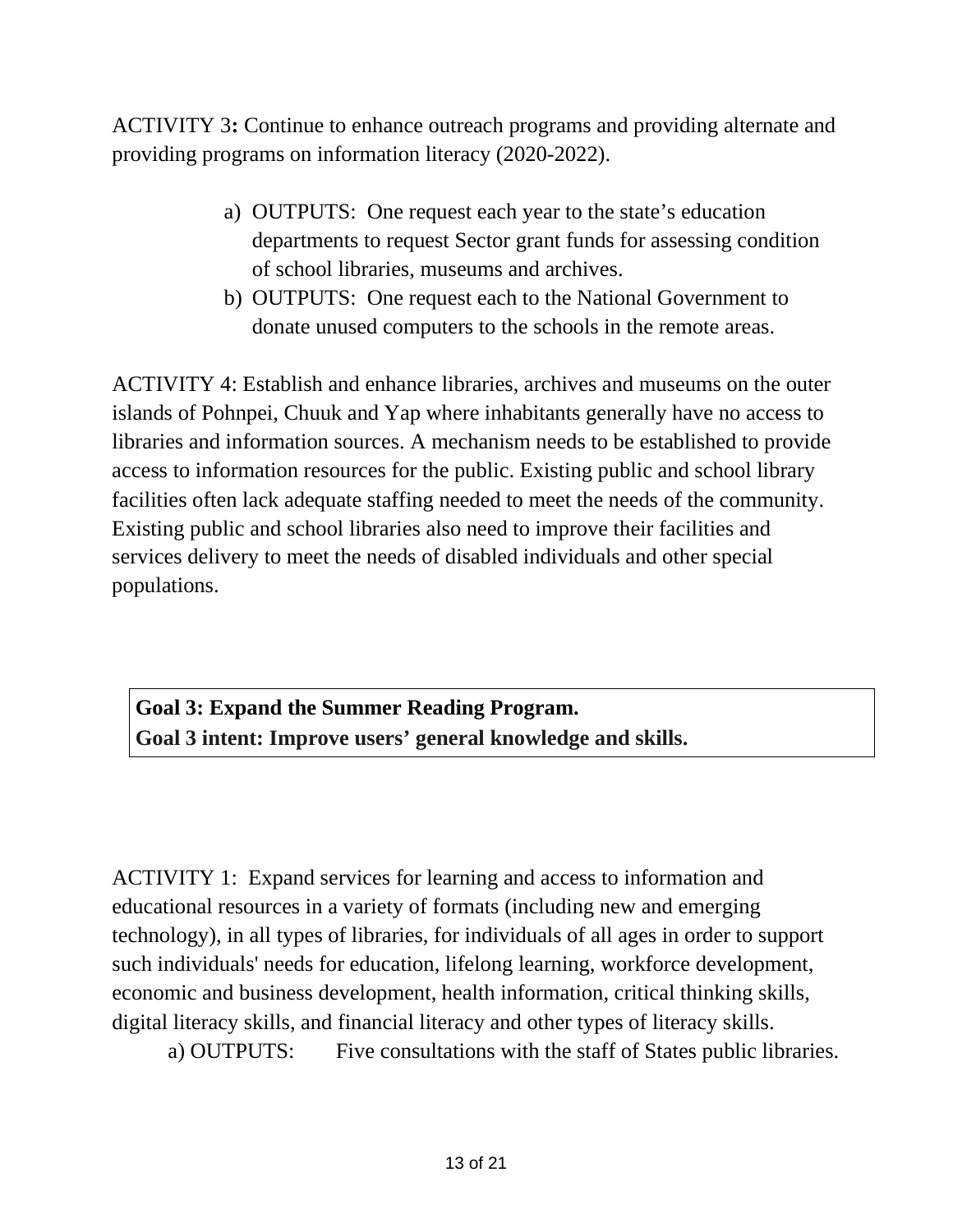- b. OUTPUTS: Draft and disseminate 30 Summer Reading Program announcements to the public every year.
- c. OUTPUTS: One booklet detailing a Summer Reading Program.
- d. OUTPUTS: Recruit 10 new students each for the summer reading program.
- e. OUTPUTS: Recruit 5 new volunteers each year to assist the summer reading program.

ACTIVITY 2: Conduct evaluation of the Summer Reading Program.

- a) OUTPUTS: Conduct pre and post tests of the Summer Reading students' reading skills.
- b) OUTPUTS: Administer reading skills test every summer to determine the success of the program.
- c) Create and administer evaluation instrument that would enable us to monitor improved reading skills of students who attend the Summer Reading Program.

ACTIVITY 3: Request the assistance of three regular elementary reading teachers to assist the Summer Reading program.

- a) OUTPUTS: 1 Consultation meeting with the State Directors of Education.
- b) OUTPUTS: 1 announcement for the teaching assistants.
- c) OUTPUTS: 2 meetings with the teaching assistants.
- d) OUTPUTS: 2 monitoring trips to the Summer Reading sites

**Goal 4: Provide library training, professional development, and recruitment.** Goal 4 intent: Improve the library workforce.

1. ACTIVITY 1: Participate in the COM-FSM career awareness week.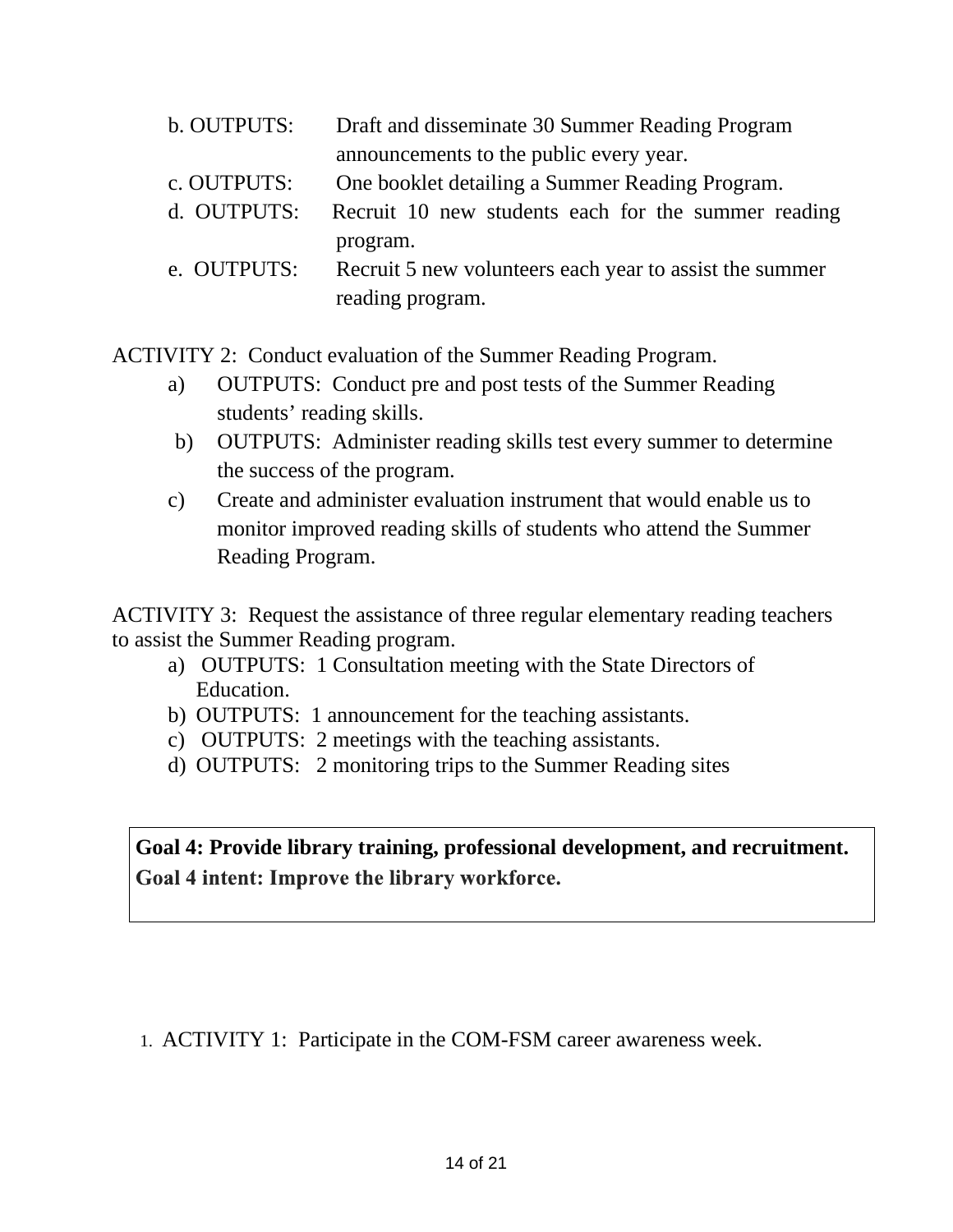- a) OUTPUTS: Prepare and distribute at least 30 booklets advertising successful careers in library, archives and museums.
- b) OUTPUTS: Convince at least three students to study library of science, archives or museum
- 2. ACTIVITY 2: Propose credentialed Library of Science education initiative. a) OUTPUTS: Two consultation meetings each year with the appropriate COM-FSM staff
	- b) OUTPUTS: Two meetings with the academic staff at the COM-FSM to brainstorm the capabilities of the College to offer courses in library of science (2020 and 2020)
	- c) OUTPUTS: Offer initially, three credit bearing courses leading to certification in Library Assistant (by 2O2O).
	- d) OUTPUTS: By 2021 we should have at the College enough credit-bearing courses that would lead to students getting Masters in Library of Science.
- 3. Activity 3. Provide training and professional development, including continuing education, to enhance the skills of the current library workforce and leadership, and advance the delivery of library and information services; and (B) Enhance efforts to recruit future professionals, including those from diverse and underrepresented backgrounds, to the field of library and information services.
	- a) OUTPUTS: Three training plans each year to discuss with the appropriate College of Micronesia staff.
	- b) OUTPUTS: One needs assessment trip to each state each year.
- 4. Design and deliver programs to promote careers in library, archives and museum.

#### **EVALUATION**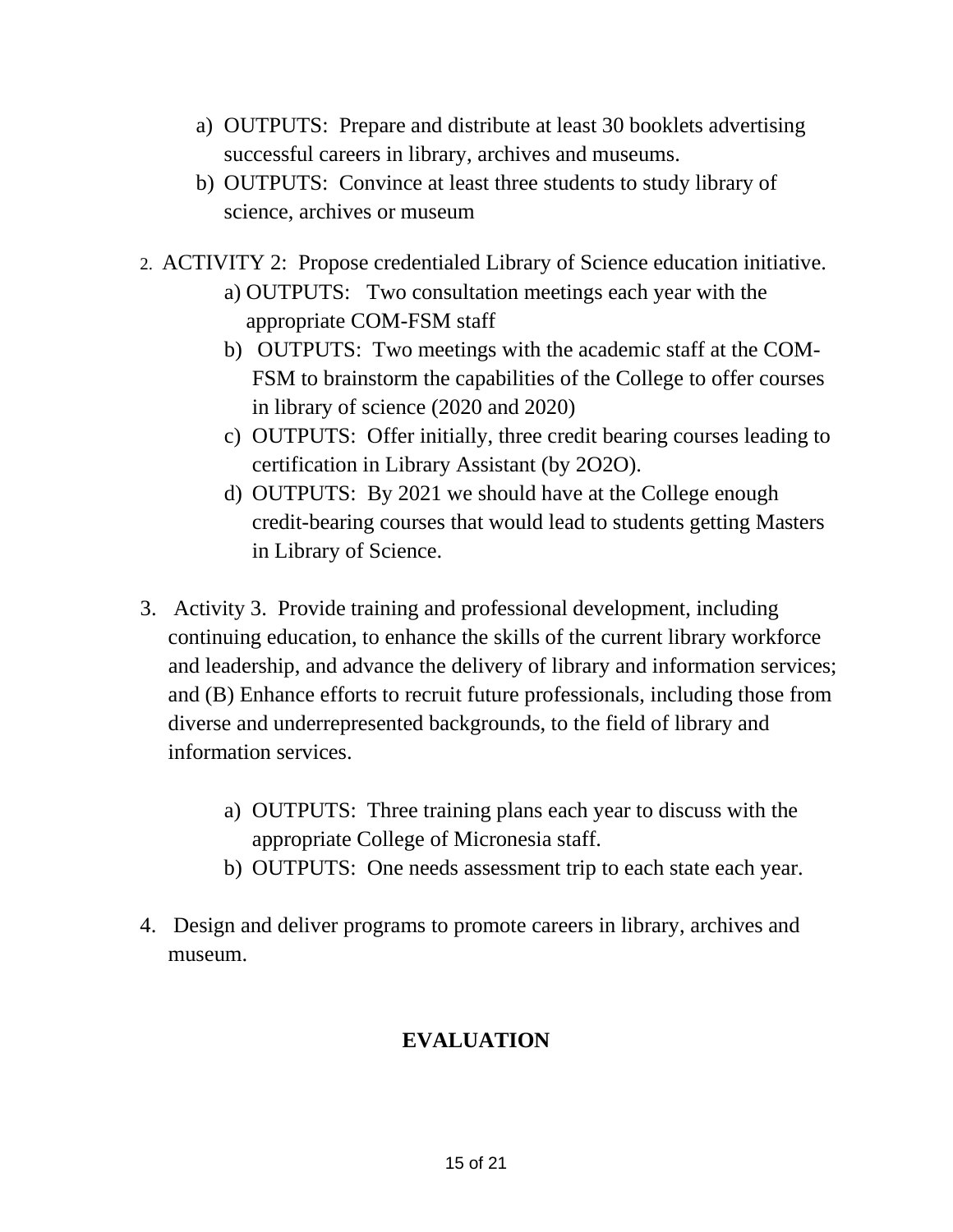The FSM National Archives, Culture and Historic Preservation (NACH) would serve as the coordinating office for then IMLS grant in the nation. Each year at least one monitoring trip will be undertaken to the libraries, archives and museums that use part of the IMLS grant. An evaluation instrument will be put together at NACH and use during these monitoring missions. During the first year of the grant, NACH will monitor and evaluate the progress of the national goals and encourage the states to derive their own goals and activities. Ultimately, successful library services in the nation would contribute much to the reading abilities, research interest, and global awareness of our students.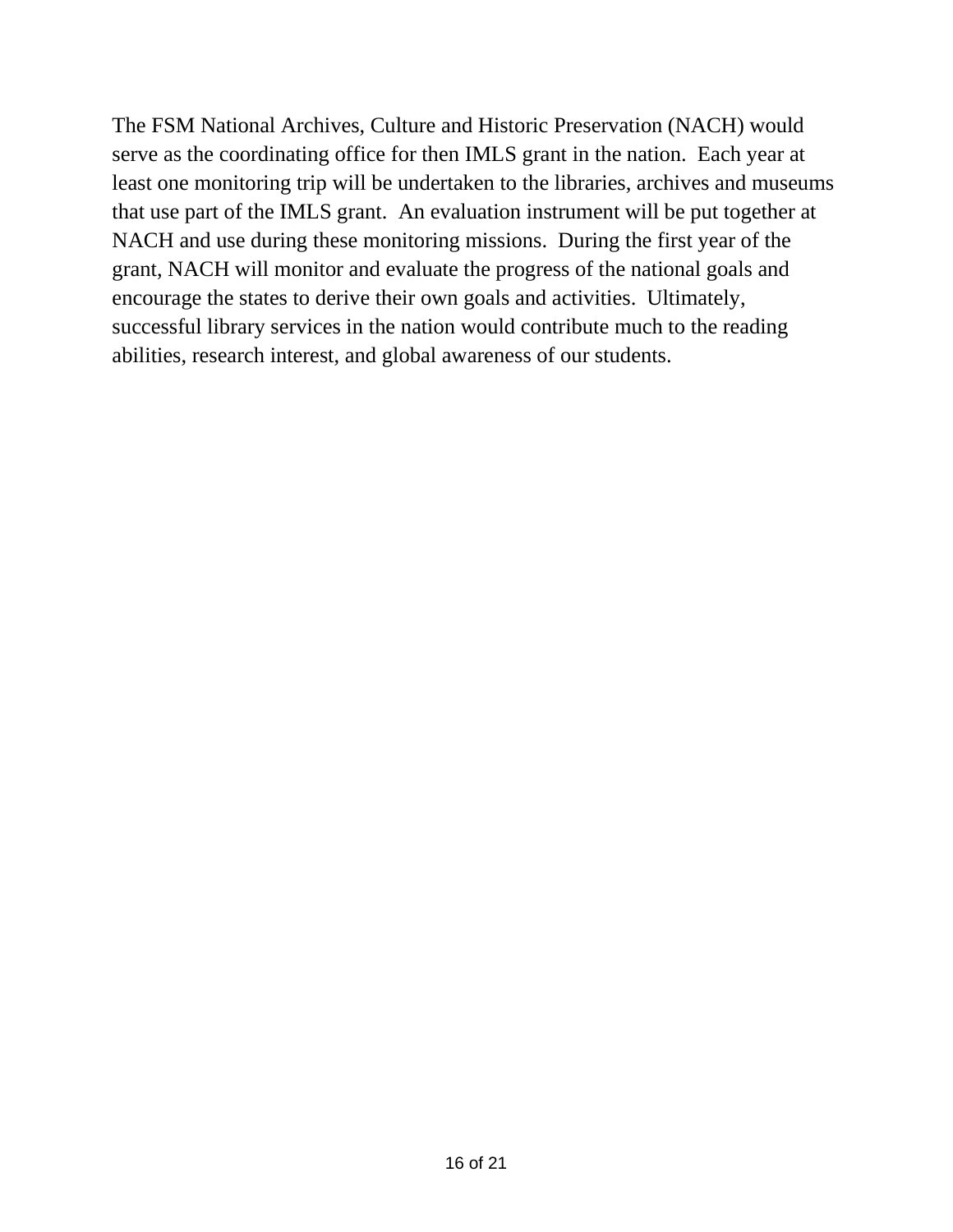### **APPENDIX A :LIBRARIANS AND LIBRARY USERS INVOLVEMENT**

The FSM will seek input from librarians, library users, and other interested parties on implementation of the FSM Library services Plan and setting of yearly priorities for sub grants,

#### **Communication**

Communication will be ongoing to keep libraries and organizations updated on Service Plan. An electronic forum and/or list serve will be established for open discussion on libraries and the library service plan in the FSM.

#### **Publicity**

The FSM Division of Social Affairs newsletter Currents and other national and State information dissemination systems will be used to provide a broad base of information on library services, programs, sub grant applications and other program events.

Development and discussion of Plan: The contents of the FSM Library Services Plan were initially developed during the Writing Session held from January 11-15, 1999 at the Micronesian Seminar in Kolonia, Pohnpei and later edited and modified by the FSM-ALAM members. The actual writing of the plan was done by the former LSTA coordinator based on the discussion and decisions made during th Writing Session Workshop. Revision of the plan was based on comments submitted during the plan review period from February 8-19, 1999. The current edition is worked on by the staff of the Learning Resource Center of the College of Micronesia with assistance from the Pohnpei Public Library staff.

Distribution of the Plan: The draft FSM Library Services Plan was distributed through email and, in print copies to libraries and interested organizations and individuals across the FSM.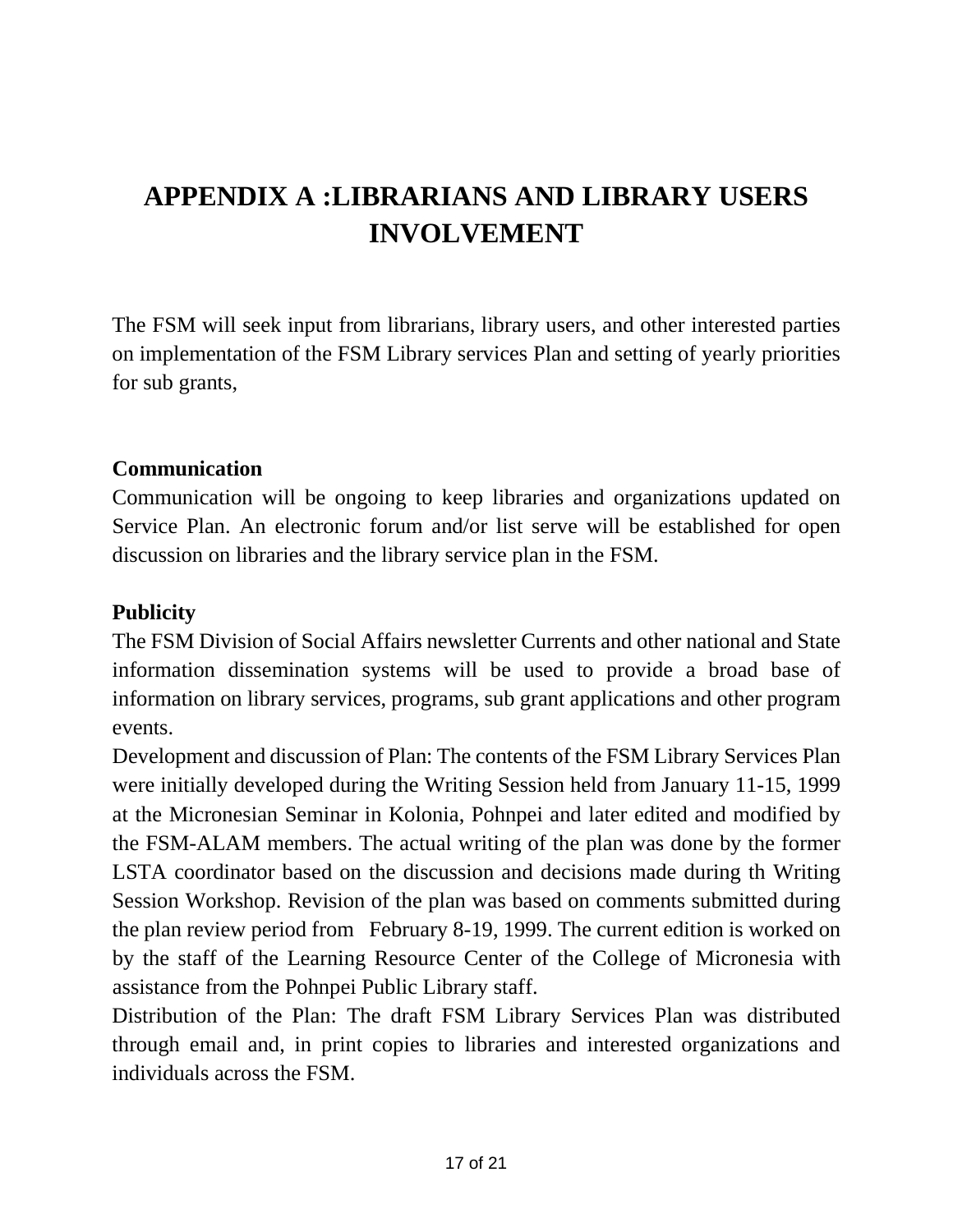Libraries were requested to provide the document to the public and interested parties for comment. Completed copies of the plan were to the public, academic and special Libraries in the FSM and to State Department of Education. Additional copies were provided to State Governors and other interested departments and agencies at both the national and state levels. Updates and amendments to the Library Services Plan will be distributed in the same manner.

#### **Administration**

The FSM Division of Social Affairs, the administrative agency for the FSM LSTA program will spend no more than four percent (4%) of the LSTA grant to administer the LSTA program. Primary activities for administration on the LSTA program will deal with conducting the sub grant process, public awareness and understanding, and communication related to those activities. Due to the small size of the FSM grant, additional funds will be sought to support public awareness and education and coordination and collaboration and among libraries, archives and museums in the FSM. Financial management and tracking provided by the FSM Department of Finance and Administration in the collaboration with the Financial Management Specialist of the Division of Social Affairs.

#### **APPENDIX B: RESTRICTIONS FOR USE OF LSTA FUNDS**

- **1.** Applicable Federal, FSM and State laws, rules and regulations shall govern the use of LSTA funds.
- **2.** No financial commitment of sub grant funds may be made until a fully executed Letter of Agreement containing the signatures of appropriate officials, and issues an advise of Allotment,
- **3.** No sub grant project may proceed without receiving appropriate approval documentation from the FSM Division of Social Affairs.
- **4.** LSTA funds may not be used for basic operating costs of a library.
- **5.** LSTA funds may not be used to supplant previously available local funds.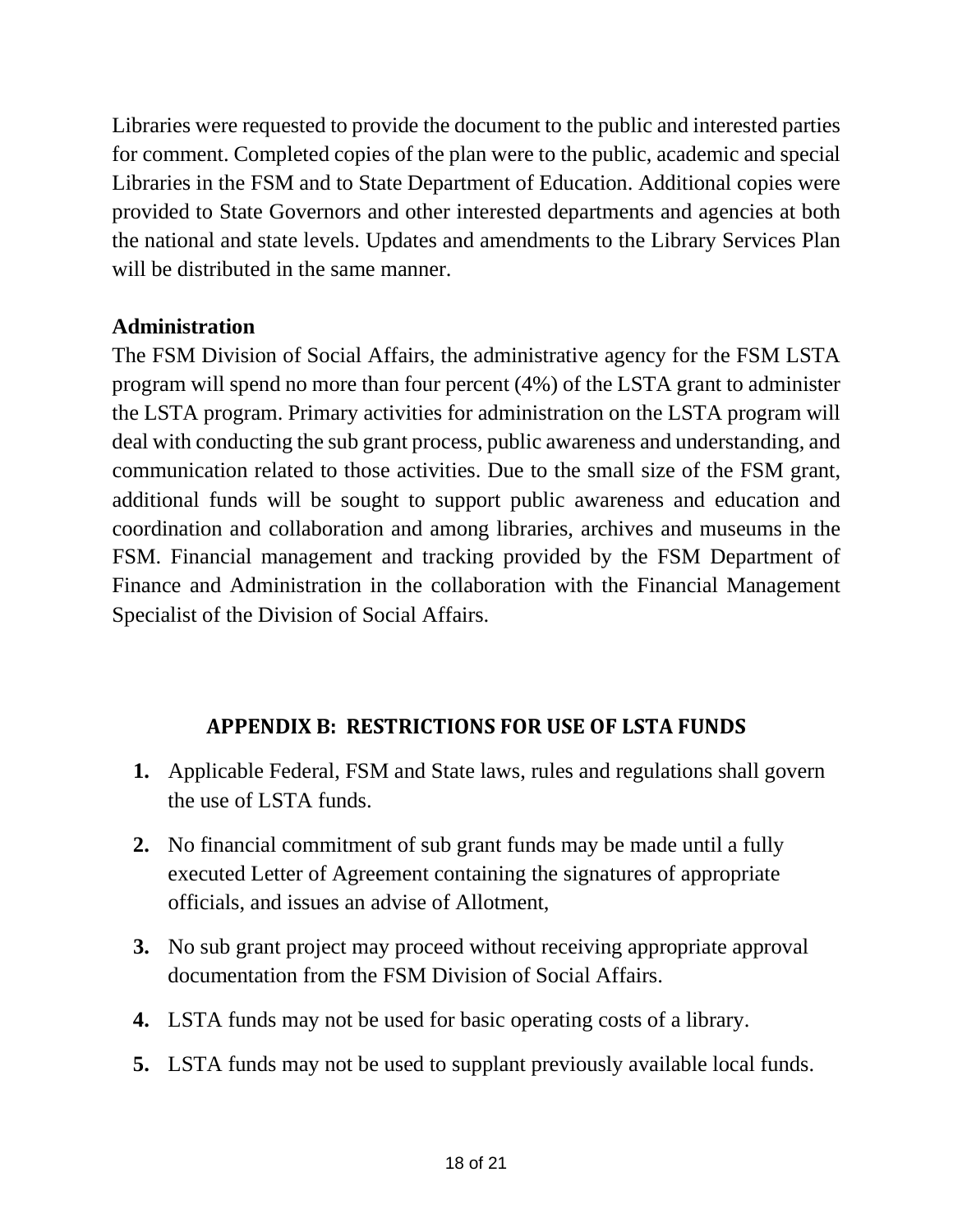**6.** LSTA funds may not be used for construction, or improvement of library facilities.

#### **Procedures**

- 1. Applications from Public or Special Libraries must be submitted and signed by the authorized person; this may be the librarian, Board Chairman, organization head, or other designated individuals.
- 2. Applications submitted by a consortium or group of libraries must be signed and administered by the lead library. Each member of the consortium must provide written acknowledgment of its participation in the consortium. The lead library will be accountable for administration of funds for all libraries.
- 3. School library applications must be approved and signed by the State Director of Education.

#### **APPENDIX C: TIMELINES**

Below is a grant chart of major activities under the FSM Library Services Program. In addition to the chart the following are dates related to the development of the FSM Library Services Plan. The chart below is outdated but should be used now as a guide.

| Date:                   | <b>Activity:</b>                                                                                      |
|-------------------------|-------------------------------------------------------------------------------------------------------|
| May 4-12, 2018          | <b>IMLS</b> Meeting on Library Services for Pacific Entities held in<br>Honolulu Hawai'i.             |
| November 13-17,<br>2017 | PIALA Meeting with Special FSM meeting on Plan<br>Development and draft held in Kosrae, FSM.          |
| <b>March</b> , 2018     | NACH staff, Pohnpei Public Library, Pohnpei HPO, National<br>Archives meeting on development of plan. |
| May, 2018               | FSM Library Services Writing Session held at the NACH in<br>Palikir Pohnpei, FSM.                     |